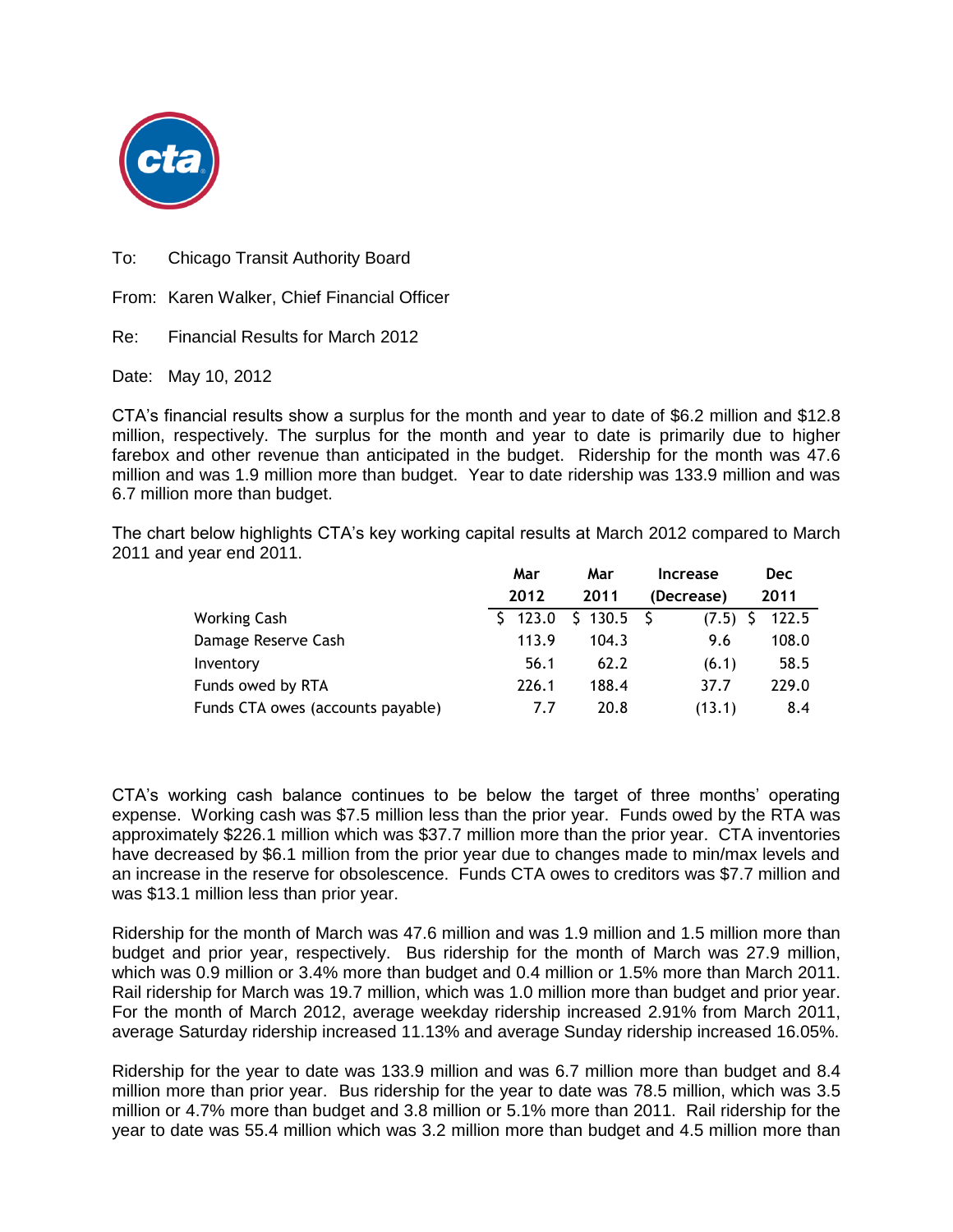2011. For the full year of 2012, average weekday ridership increased 5.22% from 2011, average Saturday ridership increased 7.01% and average Sunday ridership increased 10.93%.

Free rides totaled 5.7 million for the month 15.7 million for the year. This was 0.6 million less than March 2011 and 1.4 million less for the year to date. Free rides for seniors went into effect on March 17, 2008. In September 2011, the free ride program for seniors was modified to subject the participants to a means test. Under the new program, seniors who do not qualify to ride free pay a reduced fare. The majority of free rides occurred on the bus system. Bus accounts for 4.7 million of the total free rides for the month while rail was 1.0 million.

Public Funding Required for Operations for the month and the year was \$52.8 million and \$162.8 million, respectively. Public Funding Required for Operations was favorable to budget for the month by \$6.2 million and was favorable to budget by \$12.8 million for the year.

Recovery Ratio, which measures the percentage of operating expenses CTA funds from internally generated revenues, was 60.92% for the month and 59.36% for the year. This was favorable to budget by 5.50 percentage points for the month and by 4.22 percentage points for the year to date.

Operating Expenses for the month and year equaled \$106.0 million and \$318.8 million, respectively. For the month, operating expenses were \$2.7 million less than budget, primarily due to the other expenses. For the year to date period, operating expenses were \$2.7 million favorable to budget primarily due to labor and fuel, slightly offset by the other expense category.

Labor Expense was \$78.3 million for the month of March and was \$0.6 million less than budget. Labor expense for the year to date equaled \$228.8 million and was favorable to budget by \$2.4 million due to the prolonged hiring freeze and more charges to capital jobs than anticipated in the budget.

Material Expense was \$5.9 million for the month and was on par with budget. Material expense for the year to date equaled \$18.2 million and was \$0.3 million over budget.

Fuel for Revenue Equipment was \$5.0 million for the month and was \$0.7 million less than budget for the month. Fuel expense was \$14.3 million for the year to date and was \$1.8 million less than budget. Year to date fuel expense was \$1.8 million more than the prior year due to price increases. The gross price paid per gallon for the month was \$3.22. The fuel swap decreased the price by \$0.21 bringing the net cost per gallon to \$3.01 for the month of March.

Electric Power for Revenue Equipment was \$1.9 million for the month and \$7.2 million for the year. Power expense was on par with budget for the month and year to date.

Provision for Injuries and Damages Expense was \$2.6 million for the month and \$7.8 million for the year to date and was on par with budget.

Purchase of Security Services was \$2.9 million for the month and was \$0.2 million favorable to budget. Year to date security expense was \$8.7 million and was \$0.5 million less than budget.

Other Expenses equaled \$9.4 million for the month and were \$1.2 million less than budget due to timing differences. Year to date other expenses were \$33.8 million and \$1.6 million more than budget due to higher expenses than anticipated in the budget associated with a non-capital security grant.